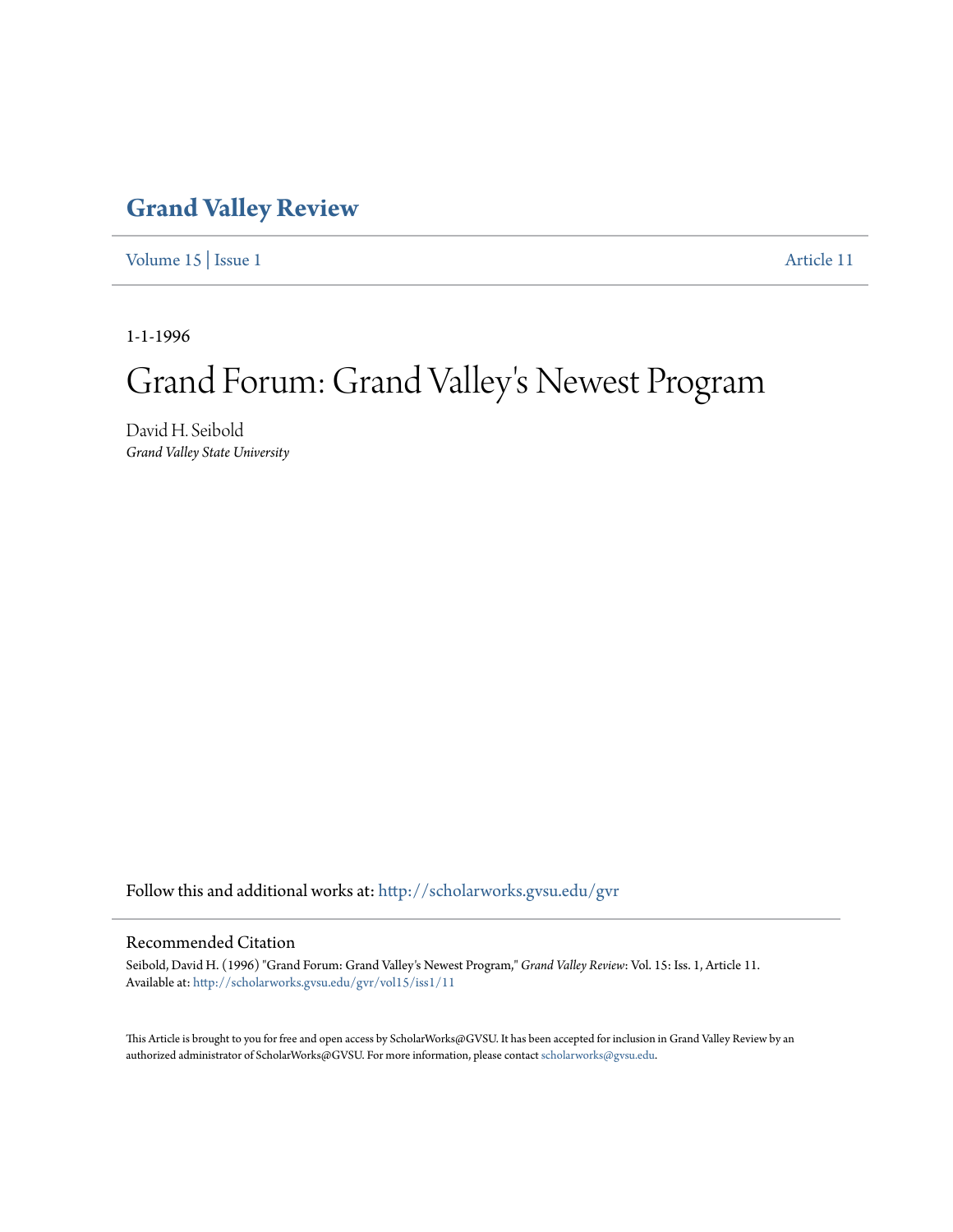### **Grand Forum: Grand Valley's Newest Program**

#### *David H. Seibold*

Grand Valley State College opened its doors in 1963 for 228 students, most of whom had yet to reach the age of majority. Last fall, Grand Valley State University offered to 30 students, all of whom had reached the age of seniority, a new educational outreach program sponsored by the Office of Continuing Education for those who are 55 or older: Grand Forum.

Grand Forum is the dream-child of Mary Buckmaster, who grew up and was familiar with the Chautauqua Movement in upstate New York and later worked for the Grand Rapids Council for the Humanities. Mary discussed her idea with friends Sally and Bill Seidman, the latter of whom was one of the founders of Grand Valley State College and its first Chair of the Board of Control. The Seidmans passed the idea on to President Don Lubbers, who spoke to Cal Stockman, Director of Continuing Education. His division heartily agreed to sponsor the program. Mary was asked to direct this new program and to garner prospective members.

The earliest members chose the curriculum for the program, by agreeing upon subjects they would like to know more about and then finding experts, many from GVSU, who would agree to present lectures and lead discussions. There would be ten or twelve sessions in each season. In order to keep the tuition at \$95 for the year's course, the Seidman Family Foundation, Meijer, and some of the members made contributions. The planners struggled to select a fitting name for the program. One thing was certain: it would not have any words like "senior," "mature," or "retirees." The simple "Forum," the choice of most, would not do, since Grand Valley has a staff newspaper with that name. In the end, they agreed on Grand Forum, which seemed to embody the intent and high purpose of the organization, without announcing that you had to have a few years behind you before you could join the group.

As our brochure states, Grand Forum "allows its members to broaden their horizons while developing an appreciation for knowledge of new or familiar subjects." Accordingly, the fall session began with a talk on "Issues Facing the U.S." by William Seidman, former chair of the FDIC. Other memorable sessions were offered by GVSU professors: Jonathan White, Director of the School of Criminal Justice, on "International Terrorism"; Professor lvo Soljan of the English Department on "Understanding the Bosnian Civil War"; and Emeritus Professor of Physics Daniel Andersen on "Our Universe: From the Earth Out," followed by a visit to the Chaffee Planetarium. Although most of the sessions were held at Eberhard Center, some of them, like the latter, included traveling to a site for direct observation: e.g., the Van Andel Museum for "The Native American Indian" and "Traditions of Furniture Making in Grand Rapids"; to Lake Michigan for a cruise and lecture on the GVSU research vessel "D.J.Angus"; the Meijer Botanical Gardens for a talk on the garden sculptures